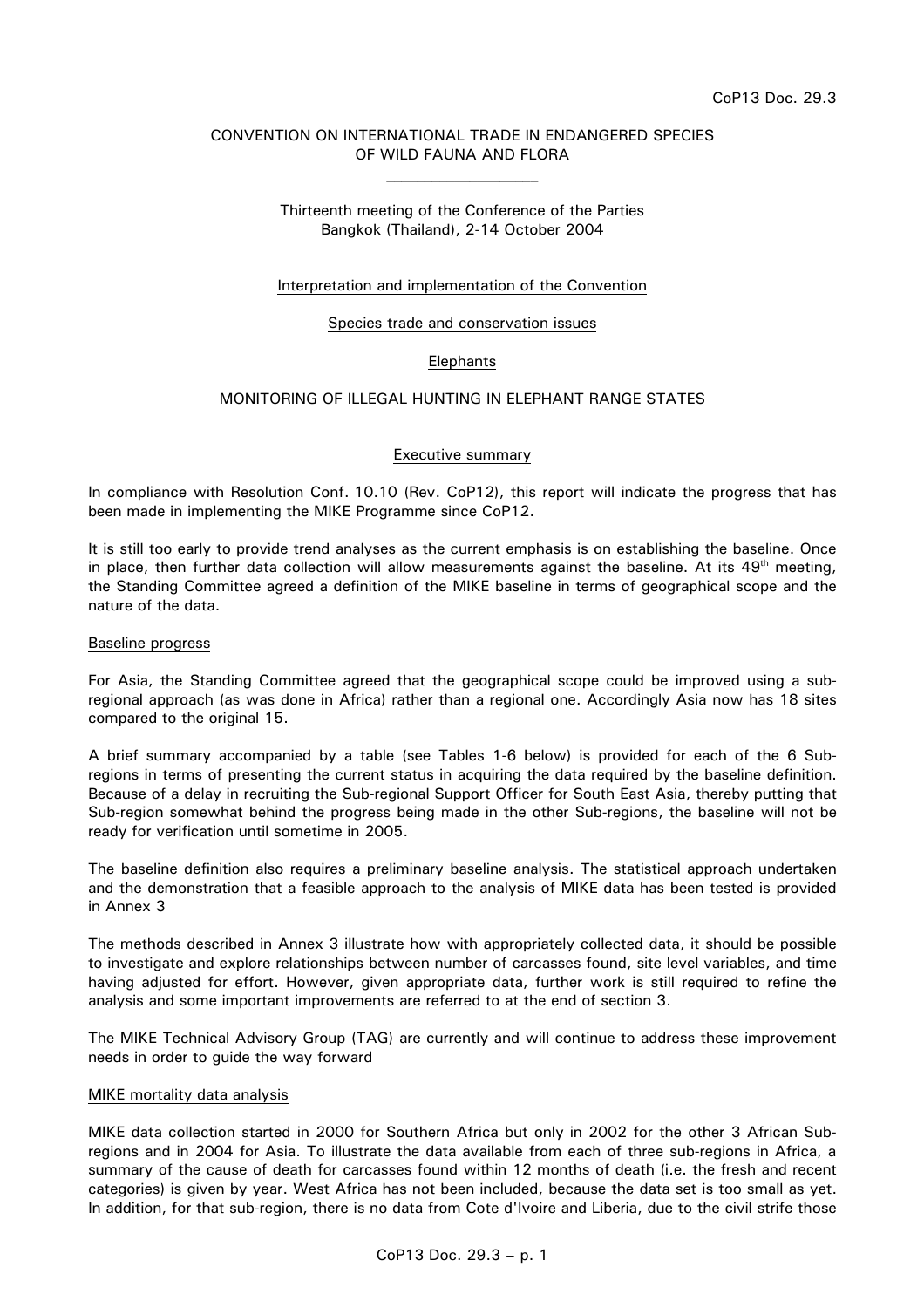countries have been experiencing. However a similar presentation for South Asia is possible due to there being good mortality data prior to the start up of MIKE in late 2003.

These data provide an initial overview of the carcass records collected to date. No attempt has been made to make any comparisons or draw any conclusions among the Sub-regions. The data however, in conjunction with corroborative evidence from TRAFFIC's work on domestic ivory markets in West Africa (Courouble *et al.* 2003), Martin and Stiles (2000) and Hunter *et al*. (2004), do draw attention to recent and ongoing poaching in Central Africa. These reports provide sufficient cause for concern and highlight the need for urgent attention to be given to helping the relevant range States curb such activities.

## Unregulated Ivory trade patterns as an influencing factor in illegal killing

A prime objective of the site-based MIKE programme is the provision of information on levels and causes of illegal killing of elephants presently occurring in elephant range States in Africa and Asia. A start has been made on this as demonstrated in this report. The evidence on where and why elephants are being poached will improve as MIKE continues to obtain more and better data over time, but already MIKE is indicating poaching concerns in Central Africa, and it is possible to link this to the unregulated ivory trade patterns that are currently operating.

In a recent paper, Hunter et al. 2004 have published as work in progress an approach which allows the estimation of the annual ivory requirements of the ivory carvers based in major unregulated ivory markets in Africa and Asia. A surprising result is that unregulated ivory markets in Africa appear to consume a higher volume of ivory than those in Asia. The study also suggests that 4000 elephants or more are required each year to meet the estimated unregulated demand from both continents. The paper goes on to look at which geographical regions these elephants might be coming from. The provisional assessment provided in the paper, based on non MIKE information and preliminary MIKE indications, is that the key area under pressure is Central Africa.

The MIKE data as presented in this report, strengthens the MIKE part of that assessment. The understanding of the unregulated ivory trade pattern suggested by the approach followed in Hunter et al. 2004 and the growing evidence that this pattern can not be ignored as an important influencing factor in encouraging the illegal killing of elephants in Central Africa in particular is therefore reflected in figure 8.

## MIKE/ETIS links

Linking MIKE and ETIS is important in terms of providing a coherent picture of where elephant products are coming from and where they are going to. There are several levels through which this can occur, including data collection, the sharing of database components and data analysis. Examples of such links are provided in the report.

# Some operational aspects of MIKE

The report concludes by providing the progress made in terms of developing range state capacity, referring to the work undertaken and being undertaken by the TAG and highlighting the current funding situation. Essentially the MIKE programme needs some US\$300,000 if it is to continue functioning in Africa without loss of momentum and continuity until the end of March 2005, when further EC funding is likely to become available.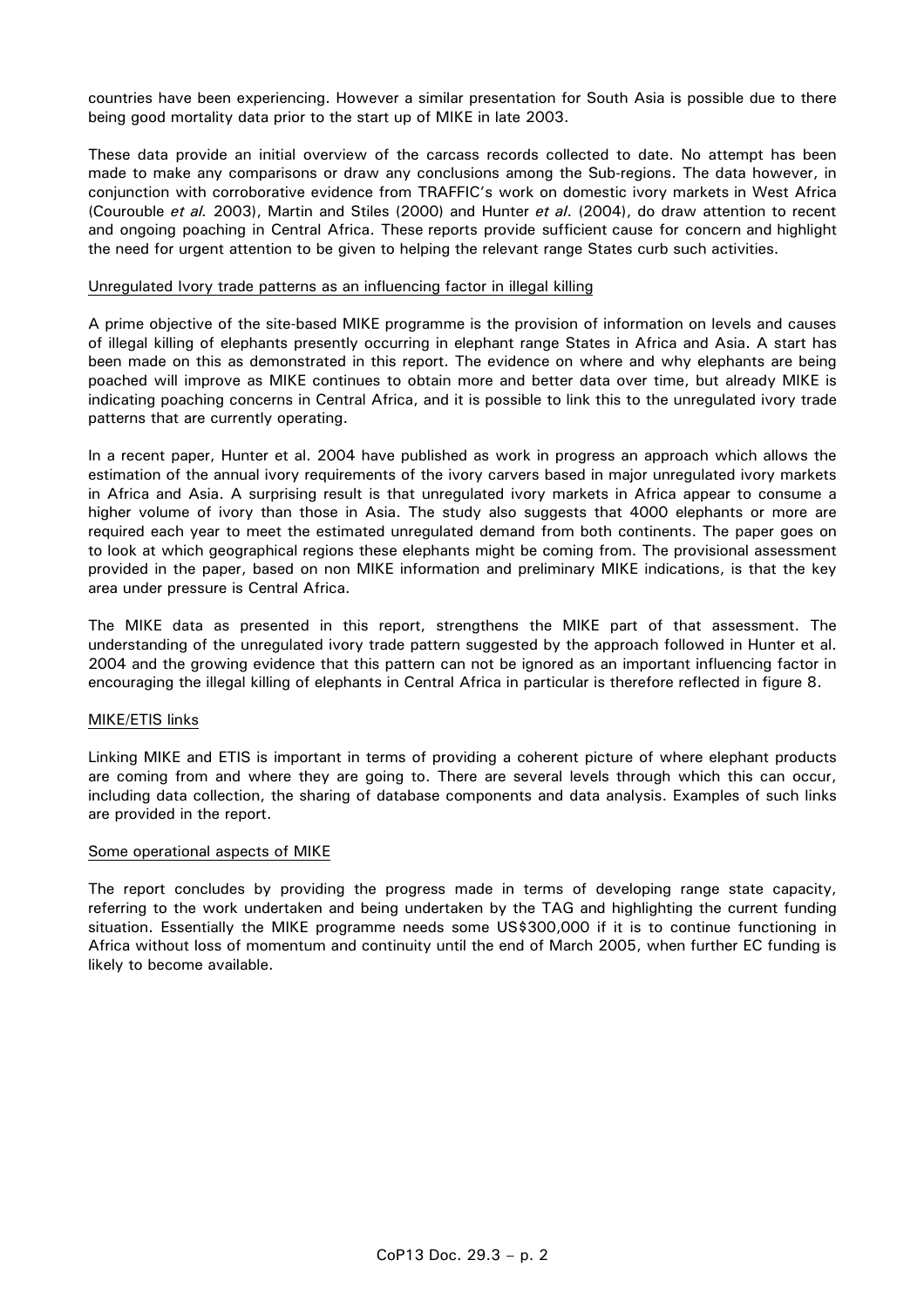# Main report on the monitoring of the illegal killing of elephants (MIKE)

# 1. Introduction

 This report is provided to the Conference of Parties in compliance with Resolution Conf. 10.10 (Rev. CoP12), annex 2. This resolution sets out the following 4 objectives:

- Measuring and recording levels and trends and changes in levels and trends of illegal hunting in elephant range States;
- Assessing whether and to what extent observed trends are related to changes in the listing of elephant populations in the CITES Appendices and/or the resumption of legal international trade in ivory;
- Establishing an information base to support the making of decisions on appropriate management, protection and enforcement needs; and
- Building capacity in range States

 The report will indicate the progress that has been made since CoP12 towards meeting these objectives. It is still too early for MIKE to provide trend analyses as the first requirement is the establishment of a baseline. Once the baseline is in place then another period of data collection will allow measurements against the baseline. Therefore the emphasis of this report will be on the status of establishing the MIKE baseline, but the report will go on to provide information in regard to the mortality data that MIKE has captured up to the end of June 2004. The report will also indicate the analytical potential of MIKE using real data from 10 sites drawn from 3 Sub-regions in Africa. Fourthly the report will highlight the growing concern that the unregulated ivory markets are a real influencing factor on current elephant poaching. Fifthly the report will discuss progress in regard to MIKE/ETIS links. Lastly the report will provide updates on some operational aspects of the programme, including capacity building and funding

2. Establishing the MIKE baseline

 Following the decision at CoP12 that the MIKE baseline must be in place as a precondition for the one off sale being allowed to occur, the Standing Committee at its  $49<sup>th</sup>$  meeting agreed upon the definition of that baseline in terms of its geographical scope and the nature of the data.

# 2.1 Geographical scope

The Standing Committee adopted the following definition in regard to geographical scope:

- a) For Africa, the geographical scope will cover the scenario 3 option of 45 sites as agreed by the Parties (see document SC41 Doc. 6.3 Annex 1). In the circumstances that MIKE data can not be collected at some sites in countries such as Côte D'Ivoire or the eastern part of the Democratic Republic of the Congo, owing to civil strife, the situation will be inferred from ETIS data and other expert sources.
- b) For Asia, the geographical scope will meet the original scenario 3 criteria as agreed by the Parties (see document SC41 Doc. 6.3 Annex 1). Recent discussions with the Asia range States have opened the prospect for improving the sample of the MIKE sites for Asia in a sub-regional context, whilst guaranteeing at least the precision required under scenario 3.

 The Standing Committee therefore agreed that a revisit should be undertaken in terms of the sample of the MIKE sites for Asia. Using updated information from the Asian range States, this cluster analysis was done with the assistance of the Statistical Services Centre of the University of Reading. As a result there are now 8 sites representing the sample for South East Asia and 10 sites for South Asia. This is a gain of 3 sites compared to the original site identification. These sites are listed in tables 5 and 6. It is important to clarify that the sites included in the baseline ensure as little bias as possible when undertaking intra site analysis. This does not imply that the other sites where MIKE is operational are unimportant to the MIKE process, given that it is a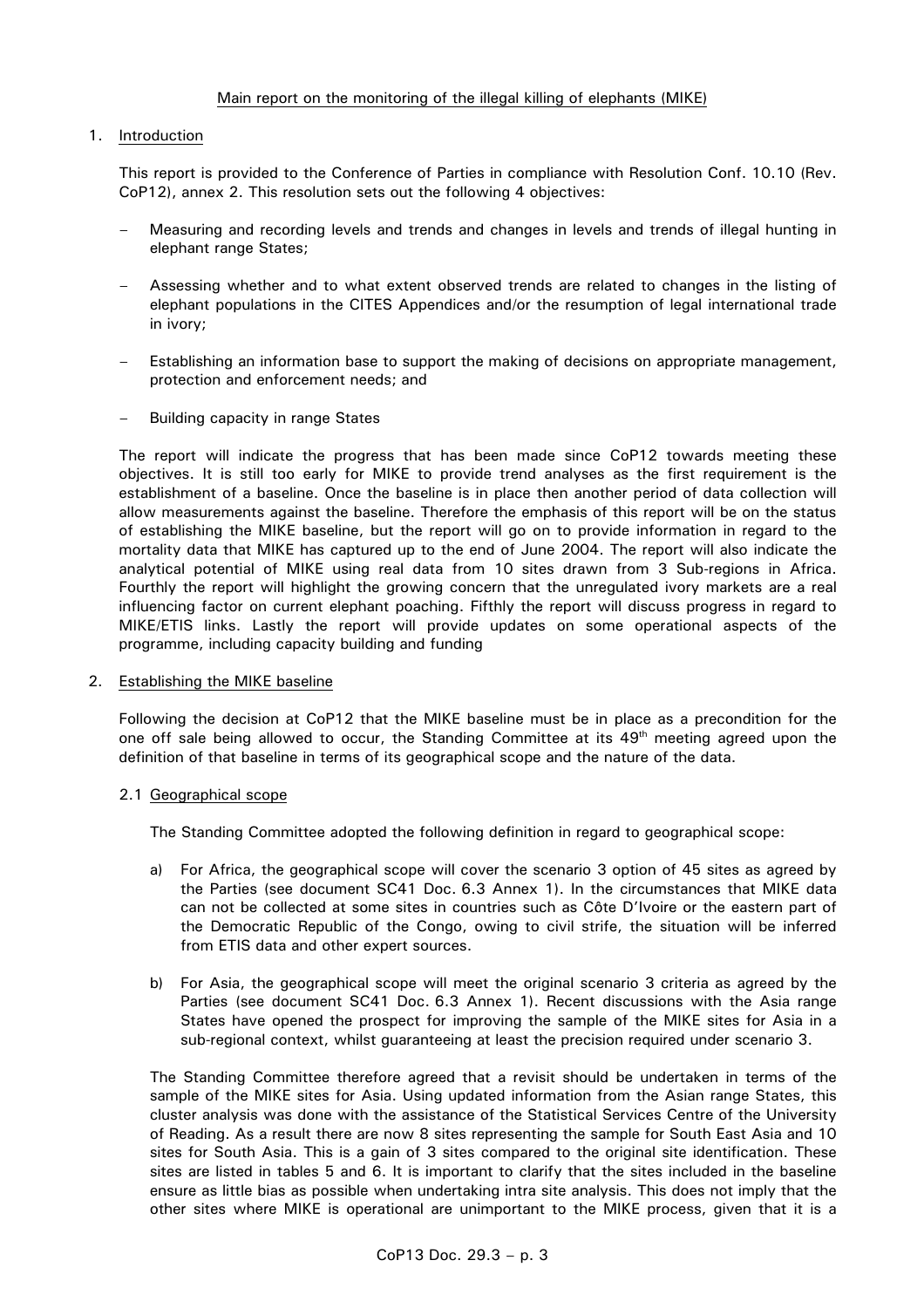MIKE objective to help decision-making in regard to appropriate management, protection and enforcement needs at the site, national, sub-regional and global levels. This latter category of sites has been listed as 'alternate sites' in the baseline status tables provided below.

# 2.2 Nature of the data

The Standing Committee adopted the following definition in regard to nature of the data:

For each reporting site, the following information would be presented:

- a) at least one population survey (which must not predate 2000);
- b) levels of illegal killing derived from a minimum of 12months' (Africa)/6 months' (Asia) data obtained from patrol forms and carcass forms and summarized in monthly reports;
- c) a descriptive report on the patterns of influencing factors;
- d) an assessment of the effort made in providing the illegal killing information; and
- e) a preliminary baseline analysis of paragraphs a) to d) above.

#### 2.3 Baseline progress

 Progress in terms of getting the data required by the baseline for paragraphs a) to d) is reflected in Tables 1–4 for Africa and Tables 5-6 for Asia (see Annex 1). Progress in regard to paragraph e) of the baseline requirement is covered in the next section (Section 3)

### *Summary re Southern Africa*

 The baseline in regard to paragraphs a) to d) is therefore established for Southern Africa, with the exception of some uncertainty in regard to Niassa. Niassa is struggling with a lack of site staff capacity and thus monthly data flow is patchy. A site visit is planned for August/September to assist with an update.

#### *Summary re West Africa*

 For West Africa, Côte D'Ivoire and Liberia are affected by civil strife, though population surveys for Marahoue and Tai were done just prior to the start of the troubles. The forest survey for Ziama is now underway. Both Yankari and Sambissa need aerial surveys to be done, but lack of funds is a constraint and so it is not certain whether these surveys will be achieved in 2004 or 2005. Babah Rafi is a small group of elephants that would be best surveyed by a total ground count. The need is to identify when the elephants will be suitably located to undertake this count as these elephants move about in the cross border area of Niger and Nigeria. The emphasis in Niokolo Koba is to see if any elephants continue to be present in that site, given that there are probably less than 10 elephants. Two good achievements were the population surveys of the Mali desert elephants and the 'cross border' elephants of Burkina Faso/Niger/Benin/Togo.

 In terms of illegal killing and effort data, then the production and flow of data and monthly reports remains patchy from Ziama and Niokolo Koba. The data for Ghana sites are not readily available at the National Office and the Sub-regional Support Unit and the status indicated needs confirming

#### *Summary re East Africa*

 In East Africa, the establishment of the baseline is on course to be completed during 2004. Funds need to be found to undertake the cross border survey in Mount Elgon, which may push back this survey being completed to 2005.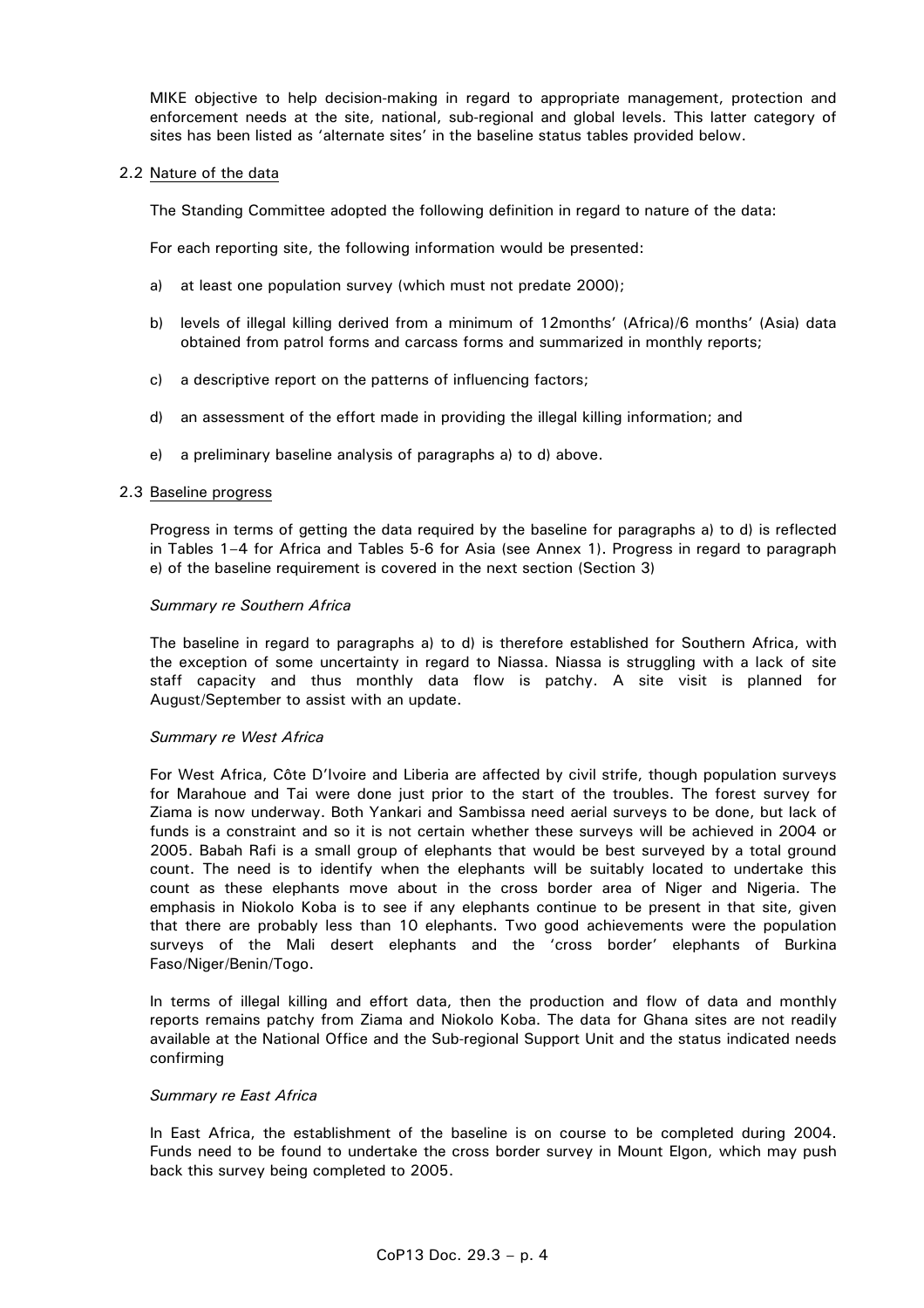## *Summary re Central Africa*

 Thanks to the forest population survey work being undertaken under the co-ordination of the Wildlife Conservation Society, with the support of WWF International and the agreement of the relevant range States, the five 2004 labeled sites will have their reports available this year. Sangba needs an aerial survey, but lack of funds means this is unlikely to take place until early 2005. Okapi (DRC) was interrupted by civil strife, but data flow has resumed. The status for Kahuzi-Biega refers to the sections not affected by civil strife but the area being covered by ICCN is gradually increasing.

### *Summary re South Asia*

 The LEM training has been delivered in the early part of 2004, and the 6 months requirement for levels of illegal killing and the assessment of effort should be available by the end of 2004. On mortality data then for India, Sri Lanka and Nepal, good mortality data exists that predates MIKE implementation. This emphasises the point that in some countries MIKE is enhancing existing monitoring systems rather than starting from scratch. Unless any unforeseen problems occur then the South Asia baseline should be in place end of 2004 or early 2005. The exception will be in regard to the forest survey needed for Yala and Samchi, which is unlikely to be undertaken until 2005, as appropriate methodology and funds still need to be finalised

### *Summary re South East Asia*

 There was a delay in starting the MIKE programme in South East Asia. The difficulty arose in finding a suitable person to be offered the Sub-regional Support Officer's post. This was finally achieved in February 2004. Since then a real effort has been and is being made to get the MIKE LEM work and population surveys started and to get the necessary equipment positioned in that Sub-region. 7 countries have been or will be visited shortly by the SSO as part of regenerating the momentum, but no response has yet been forthcoming in terms of visiting Lao PDR. But the reality is that it will be not possible to establish the baseline in South East Asia until sometime in 2005.

#### *Overall Summary of baseline progress*

 The condition in regard to having the MIKE baseline established before the single sale can occur will not be fulfilled therefore until 2005.

# *Influencing factors*

 The 2004 status for Influencing factors is shown, not because the data is not there, but continuous effort is being made to improve the data. This is the same for all 6 sub-regions. Figure 1 demonstrates the type of data currently available in the sites dossiers. It is worth emphasising that the fact that this information is not yet captured in a GIS does not invalidate its use as part of the baseline information. There are advantages to having such data in a GIS, which is why that remains an objective of the MIKE database. Accordingly digitized maps for all sites in Africa are now available and will be so before end of 2004 for all Asia sites. The latest version of the MIKE database includes a GIS linkage.

 It can be seen from Figure 1 (see Annex 1) that much of this influencing factor information represents site based co-variates which can be geo-referenced and updated annually and will be important in any analysis. It is also worth making the point that population surveys are not just about providing estimates of numbers. They can make an useful contribution towards understanding densities, distribution patterns and the factors that may be influencing changes in these parameters.

 An example from an aerial survey of encroachment (i.e. a change in land use) being the main factor in explaining the absence of elephants from a particular area is provided in Figures 2A and 2B (see Annex 2). The circled area includes a MIKE site, which clearly shows no elephants, but numerous cattle present during the survey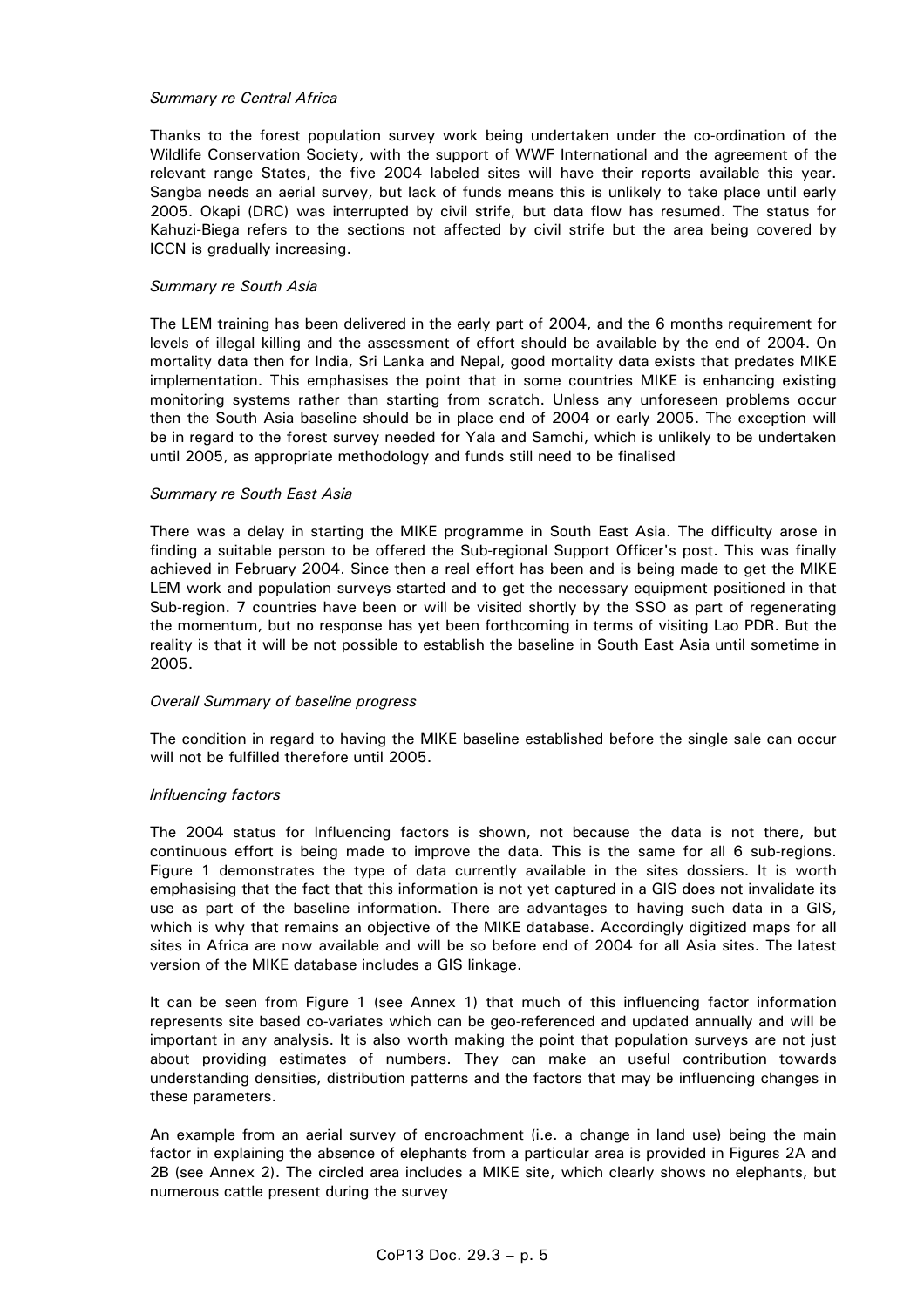# 3. Analysis of MIKE data from a sample of sites in Africa

 MIKE is designed to use a statistical approach to look at the relationship between the illegal killing of elephants and various possible explanatory factors. The TAG approved strategy for achieving this has been described in the document 'MIKE Data Analysis Strategy' by Burn et al. 2004 , which is available on the MIKE part of the CITES website (www.cites.org). The most immediate need however is to work on developing a preliminary baseline analysis as required by part (e) of the baseline definition. The statistical approach undertaken and the demonstration that a feasible approach to the analysis of MIKE data has been tested is provided in Annex 3

 Thus the methods described in Annex 3 illustrate how with appropriately collected data, it may be possible to investigate and explore relationships between number of carcasses found, site level variables, and time having adjusted for effort. However care is needed in interpreting the findings in Annex 3, especially given the rather small amount of data. Given appropriate data, further work is still required to refine the analysis. In particular the following improvements are important:

- a) Rather than using a single variable to distinguish between sites, each site needs information on a set of variables that can explain site differences. The next step would be to take the influencing factors listed in figure 1 and attribute values to them
- b) Using a total number of kilometres traveled on patrol as a proxy for effort is crude. It ignores differences in the mode and speed of the patrol, the visibility factor, etc. More work is needed to look at measuring effort in regard to % area covered and detection probabilities.
- c) Because patrol routes are not chosen according to any statistical sampling plan, information on how patrol routes are determined and followed need to be accounted for in the analysis. Spatial data recorded by the patrols are likely to be useful for indicating patrol pattern biases in particular as well as helping to understand patrol strategies in general.
- d) It is becoming increasingly understood that the more methods MIKE can use, the stronger MIKE becomes. Patrols will not necessarily be the best method for getting carcass information in many sites, either because no patrols are available or conversely because patrols are effective as a deterrent, thus influencing the carcass detection rate. Alternative non-patrol methods (such as local information networks) need to continue to be developed, including determining how best to measure effort when using these alternative methods.

 These are all issues that the MIKE Technical Advisory Group (TAG) are currently and will continue to address in order to guide the way forward.

# 4. Current information in regard to the MIKE mortality data

 MIKE data collection started in 2000 for Southern Africa but only in 2002 for the other 3 African Sub-regions and in 2004 for Asia. The African mortality data are a set of records (drawn from MIKE carcass forms) on elephant carcasses found either by patrols or other means that records cause of death, age of carcass and other information about carcasses (using data protocols for guiding consistency and reliability). To illustrate the data available from each of three sub-regions in Africa, a summary of the cause of death for carcasses found within 12 months of death (i.e. the fresh and recent categories) is given by year. West Africa has not been included, because the data set is too small as yet. In addition, for that sub-region, there are no data from Cote d'Ivoire and Liberia, due to the civil strife those countries have been experiencing. However a similar presentation for South Asia is possible due to there being good mortality data prior to the start up of MIKE in late 2003.

 The data are therefore provided for the 3 Africa Sub-regions and South Asia as pie charts in figures 5-7 (see Annexes 4, 5 and 6). Figure 5 shows the cause of death information for Southern Africa from 2000 to mid 2004. Figure 6 shows the cause of death information for East and Central Africa for 2003 and the first half of 2004. Figure 7 shows similar information for South Asia for 2002/3 and 2003/4.

 In regard to these figures, Legal killing refers to regulated and lawful removal of an elephant under problem animal control operations. This removal is usually undertaken directly by the appropriate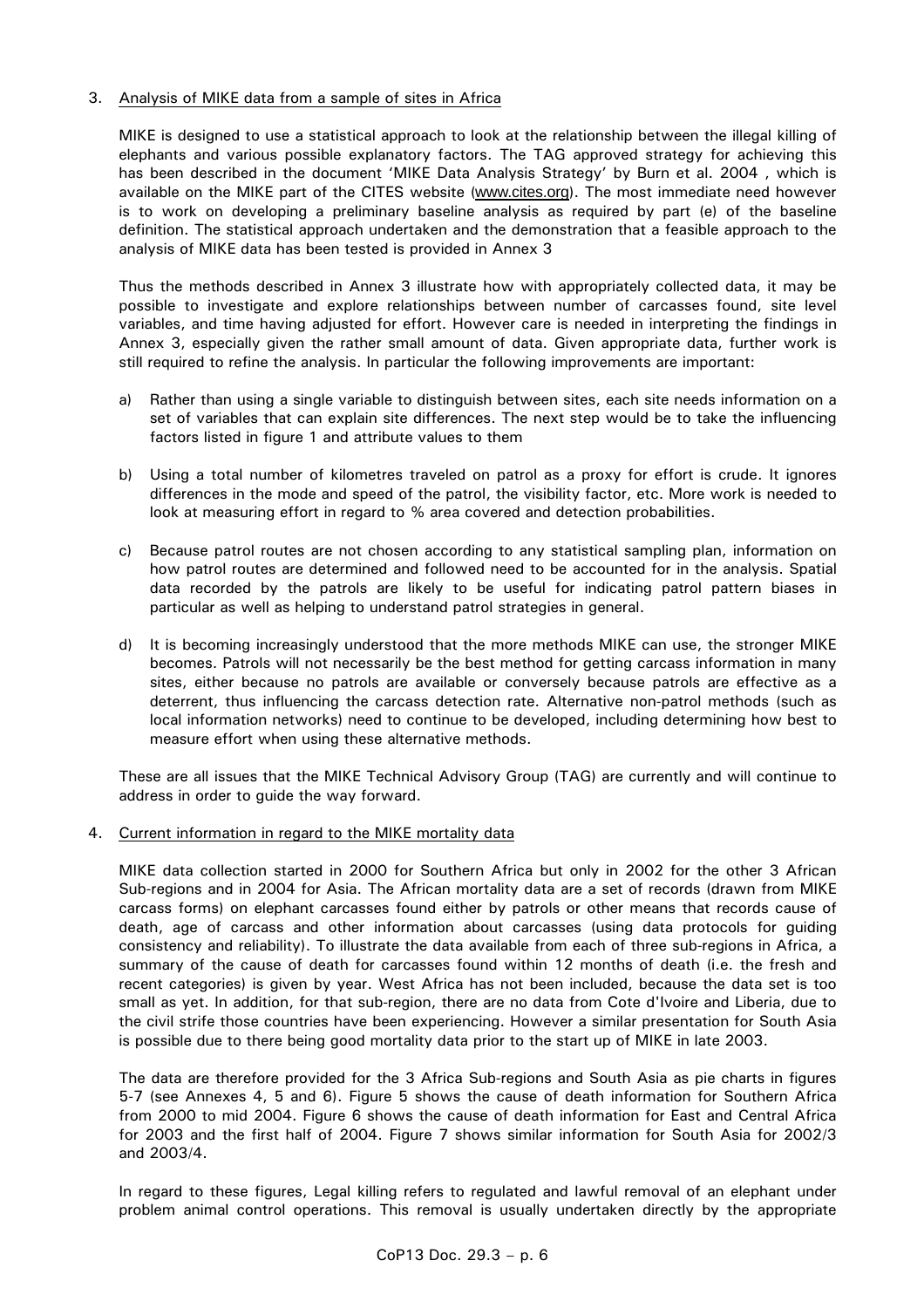wildlife agency or, in a few countries, by a hunting operation under a legal trophy quota. Because the emphasis of MIKE is on illegal killing, the lawfully removed animals have been grouped with 'natural' for convenience in every Sub-region. Human/Elephant Conflict (HEC) refers to those elephants killed illegally in response to crop or property damage and Accident refers to those killed by train impact, electrocution, etc. The ivory/bushmeat category consists of those killed solely for their ivory and those killed only for bushmeat, but for some carcasses, there is the situation where both products have been removed. The database does therefore have all three categories, but for convenience they have been grouped under one category in figures 5 and 6.

 These data provide an initial overview of the carcass records collected to date. No attempt has been made to make any comparisons or draw any conclusions among the Sub-regions. A meaningful comparative analysis would depend in the first instance on the assumption that carcass detection and reporting rates are independent of cause of death. These assumptions need to be tested. Biases could include differences in habitat and visibility, variation in forest access, differences in the quality of data collection and data interpretation, proximity and degree of human activities. In addition, it is still too early to determine what relative levels of population loss these percentages represent, particularly in Central Africa. The analysis and interpretation of the carcass data collected requires more work by the MIKE TAG in future.

 The data however, in conjunction with corroborative evidence from TRAFFIC's work on domestic ivory markets in West Africa (Courouble *et al.* 2003), Martin and Stiles (2000) and Hunter *et al*. (2004), do draw attention to recent and ongoing poaching in Central Africa. These reports provide sufficient cause for concern and highlight the need for urgent attention to be given to helping the relevant range States curb such activities. Hotspots for such poaching as indicated by the database include the MIKE sites in Eastern DR Congo, the Tri-national area of Cameroon, CAR and Congo Brazzaville plus Northern Gabon and Southern Tchad.

 (Analysis of the Central African forest surveys on behalf of the range States concerned under the coordination and leadership of the Wildlife Conservation Society and supported by WWF International is nearing completion. Presentation of the results to the range States is planned for September. It may be possible therefore to present some findings of these surveys at the CoP)

 In regard to the data from South Asia, then an illegal killing percentage of less than 10% may not seem, at first glance, to be a major threat. But for one particular site, the poaching of tuskers in the 2-year data set represents 28% of the estimated tusker population, in a population where tuskers form only 2% of that elephant population. For comparative purposes, then for the whole 2-year data set containing that information, poached tuskers represent 1% of the estimated tusker population and tuskers form 11% of the population. The male/female ratio is not entirely dependant on tuskers, as there will be males without tusks, but these figures emphasize the need in Asia to monitor adult male/ female ratios, as a relatively low poaching of tuskers could still impact the reproductive rates of any given population. This is particularly true in some regions such as southern India, where tusker/tuskless male ratios are high. The tusker/tuskless ratios are also monitored in other regions e.g. Northeast India. Here, where the ratios are lower, the impact of poaching tuskers, while indicating the depletion of the tusk trait from the adult male populations, has less consequence as a reproductive issue.

# 5. Unregulated Ivory trade patterns as an influencing factor in illegal killing

The Elephant Trade Information System (ETIS) analysis presented to the  $12<sup>th</sup>$  meeting of the Conference of the Parties to CITES (CoP12) clearly demonstrated a highly significant statistical correlation between the illicit trade in ivory and the presence of unregulated domestic ivory markets in Africa and Asia (Milliken *et al.* 2002a, 2002b, 2002c).

 A prime objective of the site-based MIKE programme is the provision of information on levels and causes of illegal killing of elephants presently occurring in elephant range States in Africa and Asia. A start has been made on this as demonstrated earlier in this report. The evidence on where and why elephants are being poached will improve as MIKE continues to obtain more and better data over time, but already MIKE is indicating poaching concerns in Central Africa, and it is possible to link this to the unregulated ivory trade patterns that are currently operating.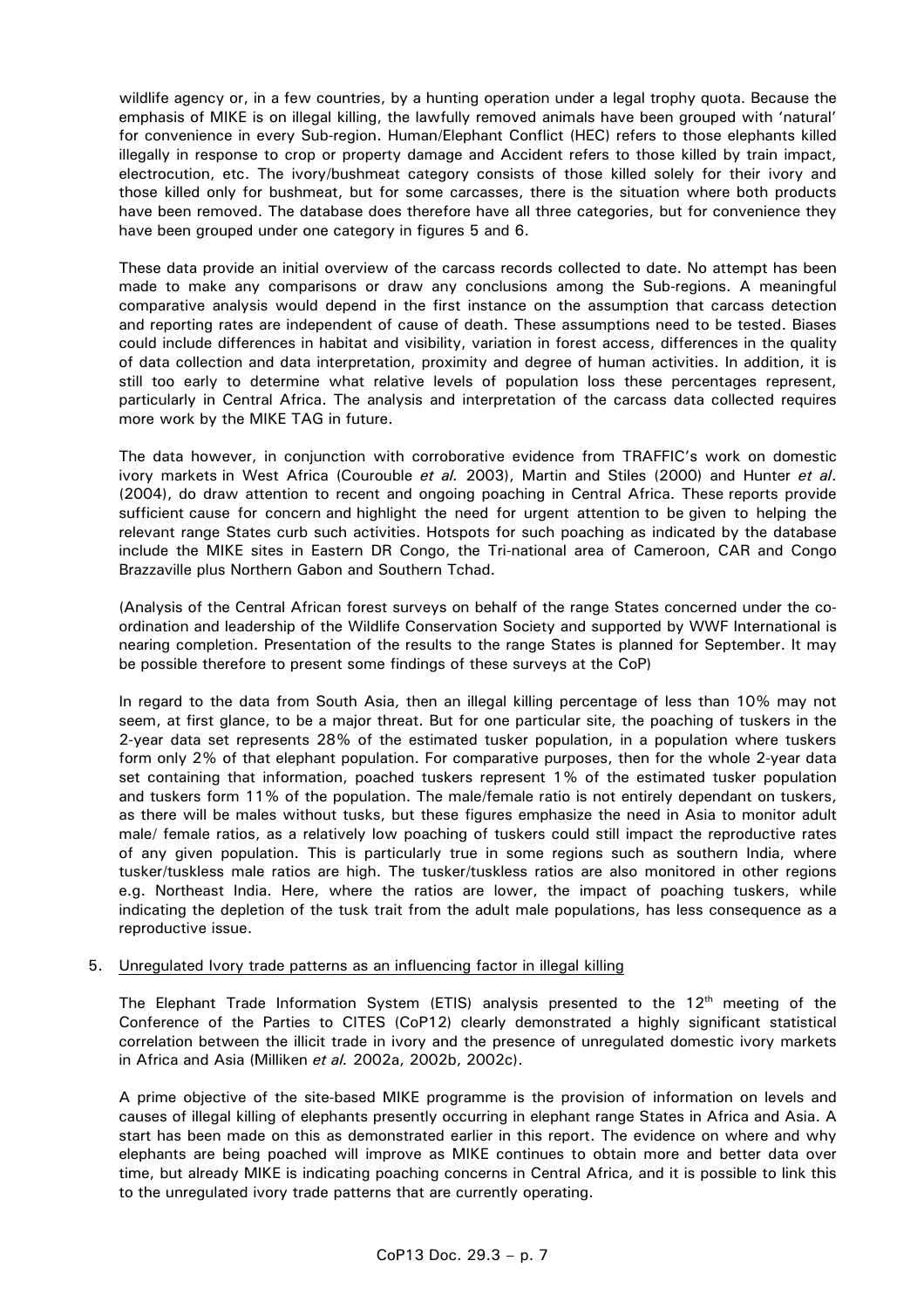In a recent paper, Hunter *et al.* 2004 have published as work in progress an approach which allows the estimation of the annual ivory requirements of the ivory carvers based in major unregulated ivory markets in Africa and Asia. A surprising result is that unregulated ivory markets in Africa appear to consume a higher volume of ivory than those in Asia. In sum, African countries require between two and possibly up to eleven times as much raw ivory to support domestic ivory carvers than is the case for Asia, a finding which is contrary to conventional notions about contemporary ivory trade dynamics. Having determined the annual ivory requirements it is then possible to estimate the number of elephants required to supply the unregulated industry. The study suggests that  $4000<sup>1</sup>$ elephants or more are required each year to meet the estimated unregulated demand from both continents. A detailed explanation of the methods used and the outlining of what is required to improve the approach can be found in Hunter *et al.* 2004.

 The paper goes on to look at which geographical regions these elephants might be coming from. The provisional assessment provided in the paper, based on non-MIKE information and preliminary MIKE indications, is that the key area under pressure is Central Africa. The MIKE data as presented under section 4 of this report, supports the MIKE part of that assessment. The understanding of the unregulated ivory trade pattern suggested by the approach followed in Hunter et al. 2004 and the growing evidence that this pattern can not be ignored as an important influencing factor in encouraging the illegal killing of elephants in Central Africa in particular is therefore reflected in figure 8 (see Annex 7).

# 6. MIKE/ETIS links

 Linking MIKE and ETIS is important in terms of providing a coherent picture of where elephant products are coming from and where they are going. There are several levels through which this can occur, including data collection, the sharing of database components and data analysis. In regard to data collection, a mechanism has been put in place to isolate ivory and elephant product seizures within the MIKE data collection process to ensure that all such records are reported to ETIS as well. Such occurrences are actually rare, but a crosschecking system is now in place.

 As part of the comprehensive information system, MIKE will use key components of ETIS as appropriate. For example subsidiary databases that hold background economic variables and information on domestic ivory markets are a jointly shared resource. Data analysis is another area of direct collaboration. At CoP12, while ETIS produced a full analysis, MIKE had not developed to the extent that it could issue an equivalent analytical report. This report demonstrates progress in the MIKE analytical process, but an integrated analysis is unlikely to be possible until CoP14. Nevertheless some thought has been given to other tangible ways that MIKE and ETIS links can evolve. For example, it is important to understand ivory trade patterns as one of the influencing factors to be considered by MIKE as well as having some sense of the magnitude of this factor in terms of how many elephants are potentially being killed to service any existing ivory trade patterns.

# 7. Some operational aspects of MIKE

# 7.1 Capacity building

 The capacity building of Wildlife personnel such that MIKE can be continued on a long term sustainable basis in the range States is clearly identified in Res. Conf. 10.10 (Rev CoP12).

a) LEM

 The initial emphasis on training was given to the law enforcement monitoring (LEM) part of the work. This training comprised the familiarization of the MIKE field forms (including incorporating appropriate adaptation and harmonization of the forms with existing monitoring procedures where these occurred), the use of GPSs, and the processing of the monthly forms. The training in Africa was provided by an introductory Sub-regional

*<sup>1</sup> This number amounts to an annual off-take of 1% if considering the total African elephant population as stated for the definite category in Blanc et al. 2003, but would amount to a higher annual off-take rate if the 4000 elephants are taken from a particular Sub-region*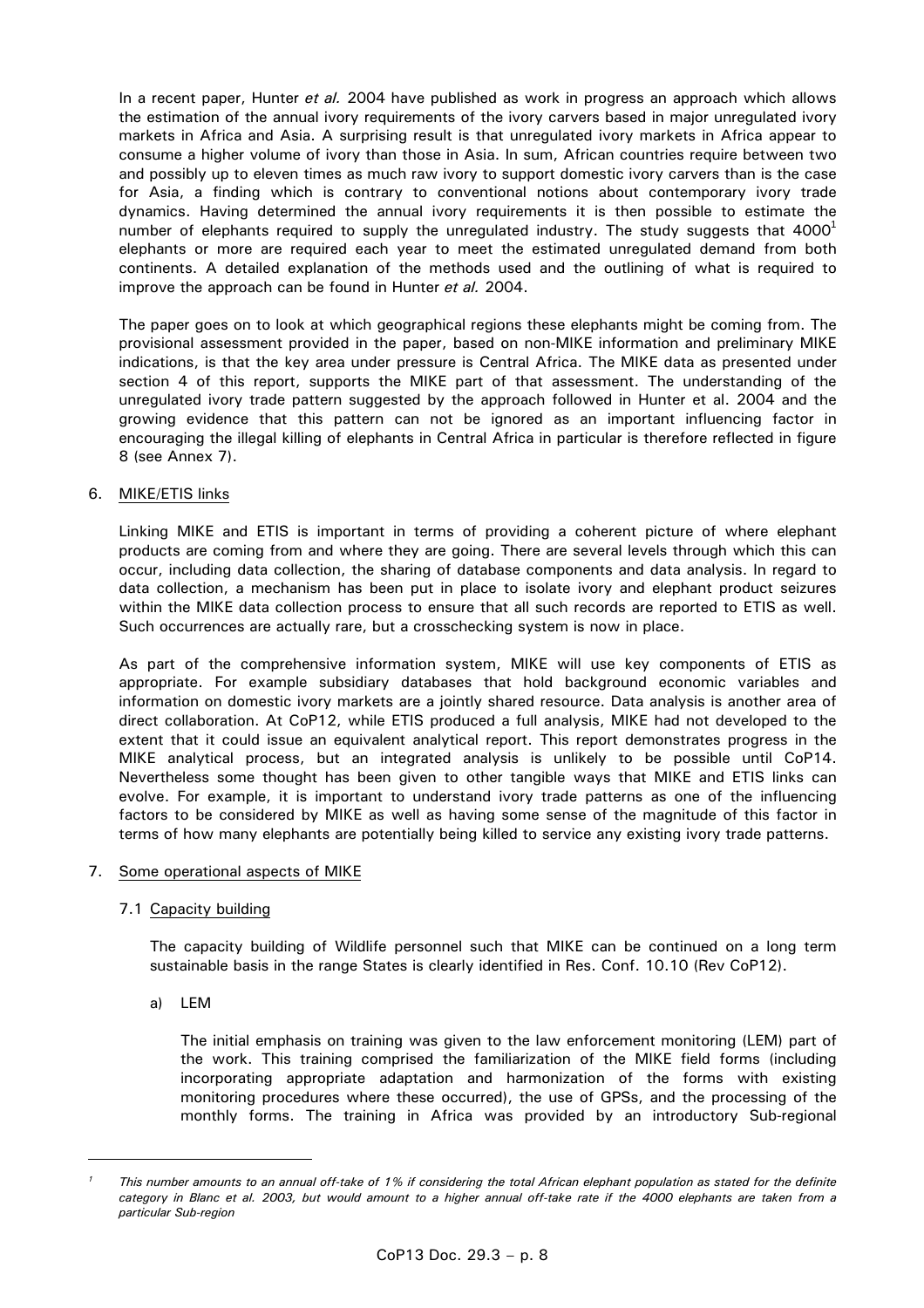workshop, followed by site visits. Where National and Site officers have been posted away and new officers brought in, then the Sub-regional Support officer has visited the site and re-delivered the training. In South Asia, the approach was modified to have small sub-groups within the Sub-region receive the training, which proved for that Sub-region, practical and cost effective. In South East Asia, it will be necessary to follow a country-by-country approach, as the training will have to be delivered in 6 local languages.

 Staff turnover in Africa has been a problem (its too soon to know if this will be the case in Asia). The impact of high staff turnover does have budgetary implications. It can cost as much as US\$ 5000 per person per annum to deliver the training. Staff turnover is a reality, but the impact can be reduced if proper handovers are built into the process. Secondly a MIKE training manual is being developed based on the training modules that are delivered, with the vision that these modules can be incorporated in local wildlife training curriculums, thus equipping a wider cadre of personnel with the appropriate skills.

### b) Population surveys

 For MIKE related aerial surveys, local staff are trained and used as observers, particularly where such skills are not already in house. Use has been made of skilled persons in one Subregion to help with the training in another Sub-region. For example, a Kenya Wildlife Service officer helped with training and co-ordinating a total count aerial survey in the Park W ecosystem survey undertaken in West Africa in 2003.

 For forest surveys, then the Wildlife Conservation Society has put considerable effort on behalf of the MIKE programme to provide training to the teams that have undertaken the forest surveys in Central Africa. In West Africa, the Ghana Wildlife Department/Conservation International training initiative has allowed MIKE forest surveys to benefit from using trained personnel. In addition Ghana facilitated the training of officers from Uganda in forest survey skills.

 Whilst this training has helped to get surveys undertaken and provide skilled people in the relevant Sub-regions, there is an institutional issue. Apart from Ghana, there are no current 'in house' forest population survey skills, for example in West and Central Africa. How best to have this capability and to sustain it on limited recurrent budget resources is a challenge, which the Sub-regional Steering Committees are aware of and will be giving some attention over the next year or so. One option is to consider developing survey units on Sub-regional basis rather than on a national one. The long-term institutional problem is not restricted to forest surveys. Aerial surveys will need similar consideration. These institutional issues also need to be related to the Sub-regional elephant conservation strategies that each African Sub-region is engaged in evolving.

 For Asia, then training plans are being developed that will assist those countries in undertaking the methods recommended by the TAG.

# c) Database management

 Considerable effort has been made to provide the training during 2003 and 2004 to the African Sub-regions on using and managing the MIKE database. A specialist team, led by a co-ordinator provided by University Of California, Davis, delivered this training in conjunction with the Sub-regional Support Officers. This enabled the training to be delivered simultaneously to all four sub-regions through a workshop approach. The training was complicated by having to test the database for problems and faults while delivering the training at the same time. The first round of training was provided between May and July 2003. Considerable emphasis was placed on managing the computers for viruses, etc as well as on learning how to use the database. Between January and May 2004, a second round of workshops were held to show how data inputting had progressed at the sites and to reinforce the training on computer and database management needs.

 The opportunities provided by feedback from these workshops have allowed the database to be improved. Secondly the training has resulted in many sites being able to input their data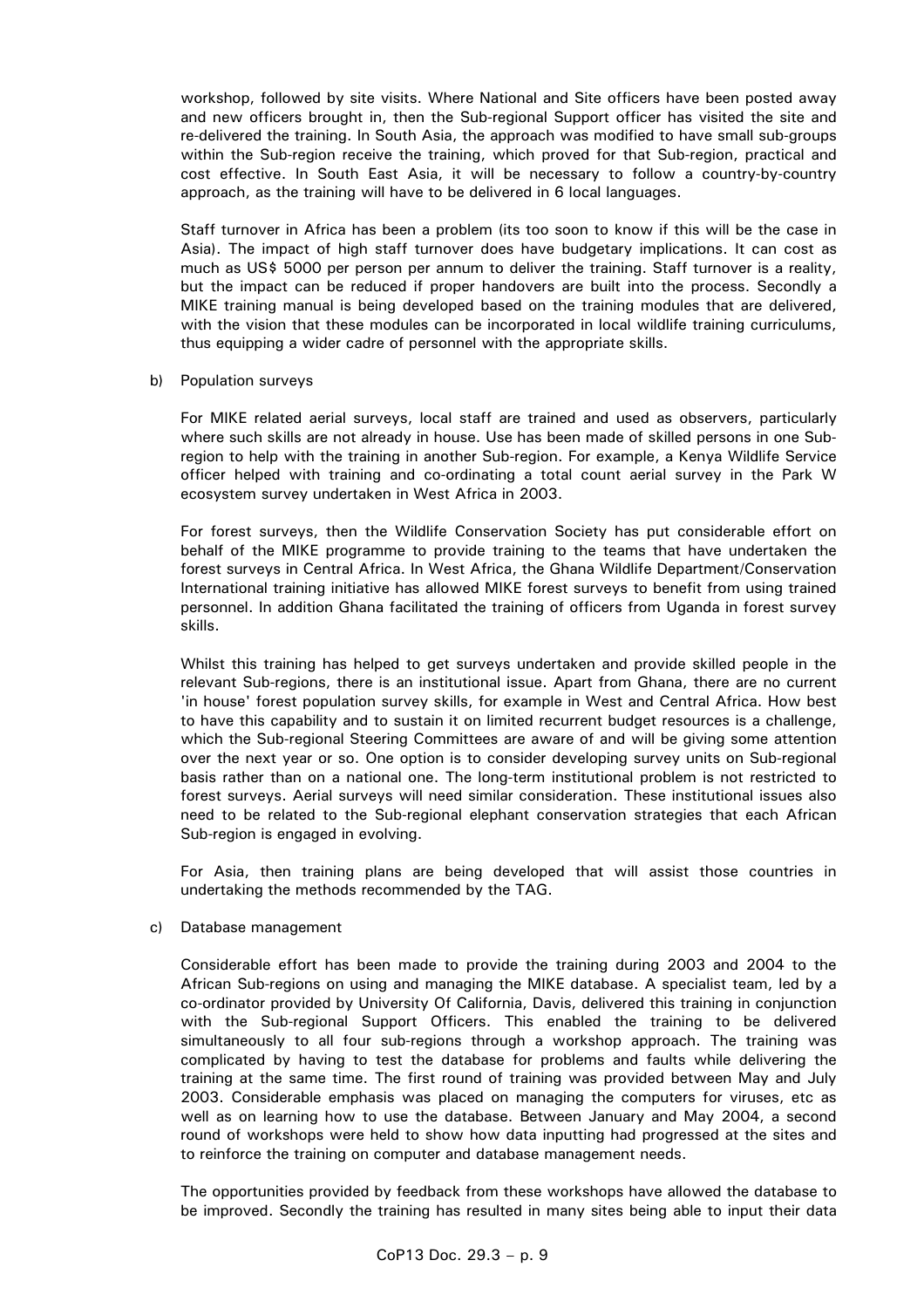into the computers and forward the data plus monthly reports to National Officers and SSOs. One challenge that has emerged is the problems that some computers have experienced with virus invasions, computer start up failure, loading incompatible software, etc. such that the computers have had to come from the field for reformatting. Maintaining and managing, across 55 sites, computers in good operational order is proving a bigger headache than could be envisaged when planning for the purchase and provision of the computers. However the problems have created a greater awareness of the importance of good computer management and further training should continue to reduce these set backs.

 For Asia, training on the database in South Asia is planned for September. For South East Asia the training is likely to occur after CoP13.

# 7.2 The MIKE TAG

 In compliance with the revision to Resolution Conference 10.10 (Rev. CoP12), the Technical Advisory Group (TAG) for ETIS has been established. Essentially the TAG now consists of two working groups, one for MIKE and one for ETIS. In addition the MIKE part of the TAG has been expanded to include 2 experts with good Asia experience under the global category. Details of the current TAG can be found in the minutes of the Sub-group meeting held on  $26<sup>th</sup>$  November 2003, which are available on the CITES website.

 TAG assistance to MIKE has been ongoing through 2 further meetings held since CoP12 and work undertaken between meetings. A further meeting was intended for August 2004, but the current shortage of funds prevented this.

Nevertheless TAG work has seen the following improvements:

- An aerial survey standards document is now available on the CITES website. With the assistance of the EC small fund programme of the IUCN SSC African Elephant Specialist Group, French and Portuguese versions will soon be available.
- A MIKE database has been developed, provided and trained on. The latest version includes a GIS linkage to Arcview 8.3. It will now be important to develop the query and analytical components that the database still needs.
- A MIKE dung count task force has evolved the forest survey methods so that they are relevant to Asia as well as Africa. A new standardized approach to measuring dung disappearance rates should be especially noted. A forest survey standards document is currently being developed and should be available for TAG consideration by September
- A MIKE data analytical strategy has been approved and is available on the CITES website.

Other work that is being addressed by the TAG include:

- Consideration of how best to measure effort with the help of spatial analysis for patrols
- Consideration of alternative carcass detection methods that can be used in non patrol situations or biased patrol situations
- Use of early warning mechanisms
- Use of DNA mark/recapture methods in low elephant density/low elephant number situations, particularly in forest situations.

# 7.3 Funding

 For Africa, the initial funding support, which was provided by the European Community but with important matching funds, finished on April 30<sup>th</sup> 2004. The European Community is wanting to continue its support in terms of a main phase project, worth some  $\epsilon$ 10 million for a 5 year period. The process for applying for this funding is well underway and the CITES Secretariat will